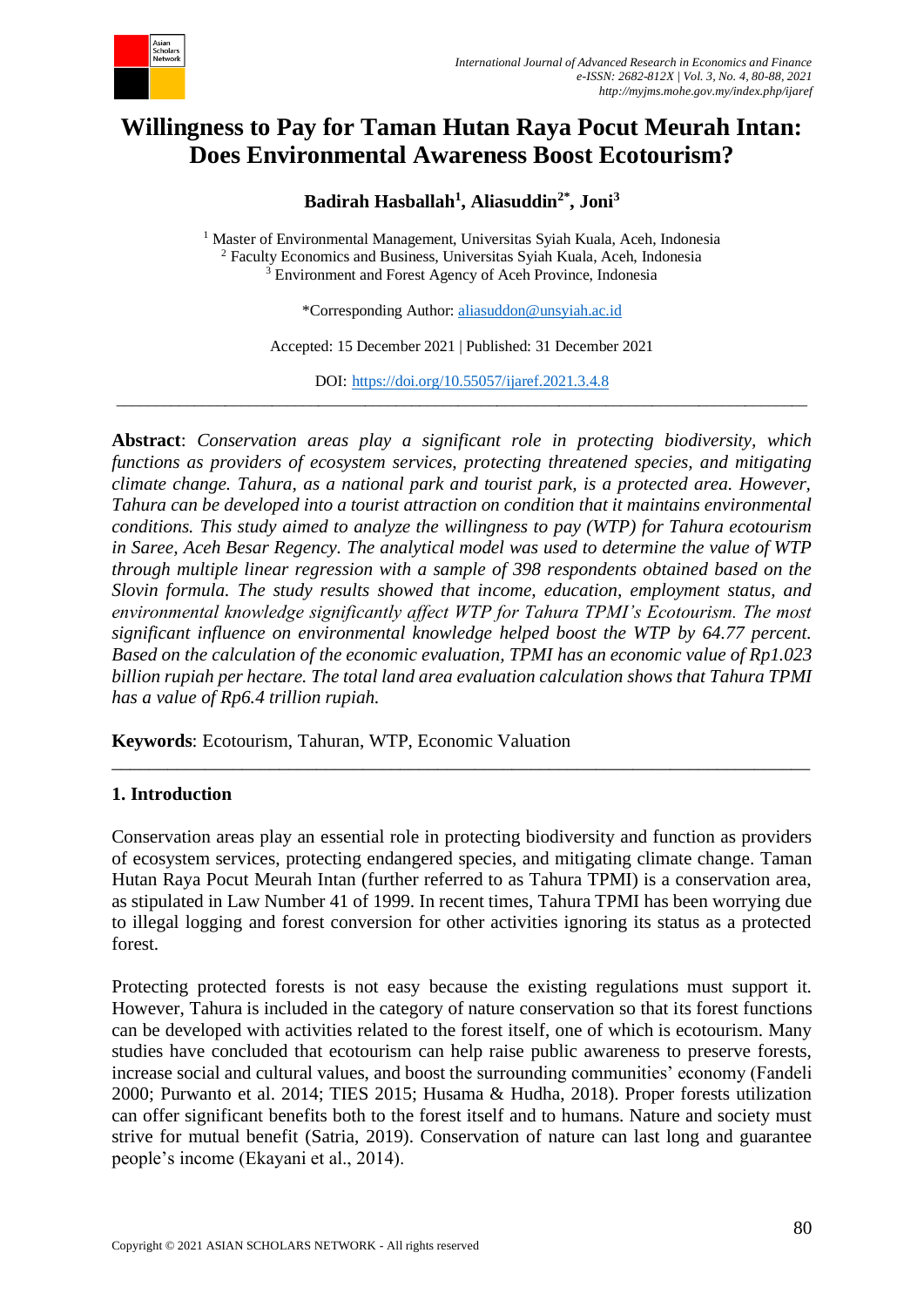

The assessment of the benefits of forests to humans can be carried out in various approaches, one of which is the Willingness To Pay (WTP) analysis. This most widely used approach is based on the contingent valuation method (CVM) (Sadikin et al., 2017). This assessment is essential because the forest area is currently being converted by communities around the forest for their daily business, such as agricultural and plantation business. The increase in exploitation is also driven by a lack of understanding of the environment and only focuses on economic value. Van Beukering et al. (2003) states that uncontrolled forest exploitation can cause drought, floods, fires, and an increase in the earth's temperature. These impacts will undoubtedly return to the community and disrupt human survival (Wolff et al., 2018). Assessment of WTP is crucial and must be done due to the increase of pressure on land use by the community and the threats (Nurhasanah, 2017). And various land degradation issues cause land and environment quality decline, which may also change the economic potential of the TPMI's use value.

Achieving the economic benefits and protecting forests from damage, an assessment of forest benefits needs to be carried out. This study aimed to contribute to the economic assessment of protected forest tourism objects. This is important in raising the community's awareness and attention regarding the benefits of this protected forest. The finding of this research is expected to be an alternative reference for policymakers and forest managers.

## **2. Literature Review**

In this section, the researcher studies references that have relevance to this research. Daud (2006) analyzed the WTP for ecotourism at Taman Hutan Raya Muerah Intan in Aceh by studying socio-demographic variables such as education, income, age, and the number of dependents on ecotourism WTP through logistic regression. The findings of this study indicate that income has a significant positive impact while age, education, and the number of dependents have no impact on WTP.

Determining the value of WTP is expected to be an inspiration for environmental conservation. Ecotourism can be a powerful tool for sustainable development related to economic development and conservation efforts (Kiper, 2013; Sadikin et al., 2017). Ecotourism is considered a viable alternative to achieve ecological and economic goals because natural tourism environmental services are not exploitation but support conservation efforts to protect natural resources and the environment (Ekayani 2014). Purwanto et al. (2014) also stated that the availability of natural tourism objects and attractions is the main attraction of ecotourism, which comes from the beauty and uniqueness of the local community's natural resources and socio-cultural objects. It includes flora, fauna, and natural scenery, as well as value-added culture attractions.

Damanik and Weber (2006) identify ecotourism from three different angles: product, market, and development strategy. Ecotourism as a product is defined as all attractions that rely on natural resources. Meanwhile, ecotourism as a market is a journey aimed at protecting the environment. The last one is ecotourism as a sustained development strategy that uses and manages environmentally responsible tourism resources. Taken together, it is clear that tourism activities that benefit local communities and protect the environment are highly emphasized and are characteristics of ecotourism.

The impacts of WTP for ecotourism have been widely studied, such as in Iasha et al. (2015), Myung (2018), Yadi et al. (2019), Musa et al. (2020), Noho et al. (2020), Tianyu & Meng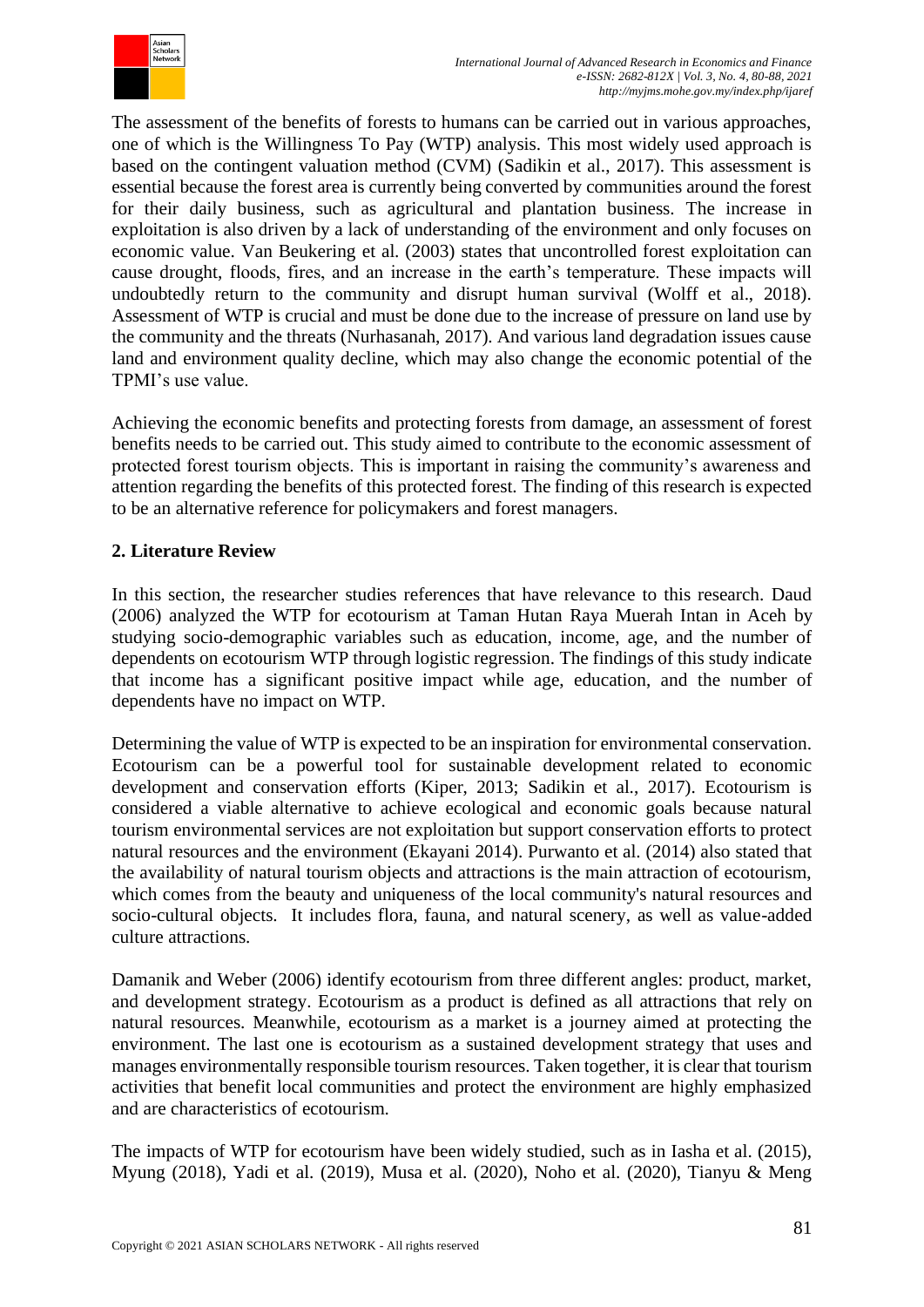

(2020), and Durán-Román et al. (2021). Iasha et al. (2015), for example, studied the object of Puncak Lawang Park in Sumatera Barat to examine the amount of WTP for ecotourism. Several socio-demographic indicators such as income, gender, and accessibility were examined in the study. Using a logistic regression approach, the study results showed that income, gender, and accessibility had a significant positive impact on the WTP for ecotourism at Puncak Lawang Park.

Meanwhile, Myung (2018) conducted a study of WTP on the environment in the United States by including environmental knowledge variables and environmental attitudes through the Probit model. The results showed that knowledge and environmental attitudes had a significant positive impact on WTP for the environment. The greatest influence was found in environmental attitudes because of the level of self-awareness to the environment so that there is a rapid response to push to pro-environment.

Yadi et al. (2020) conducted a study on WTP for the environment in Bondowoso by comparing the use of pine forest as ecotourism at the research location to the area of illegal logging where only the pine tree trunks were taken. This study used a non-probability sampling with a total of 100 respondents. The results revealed that 54 people paid WTP for Rp5,000, 36 people paid Rp10,000, and ten people paid Rp50,000. The average WTP for pine forest ecotourism was Rp11,000. An interesting finding from this research is the amount of income obtained from ecotourism, which is Rp72 million rupiah per year. On the contrary, if the forest is cut down entirely, the income will only be Rp19 million rupiah per year.

Furthermore, in Malaysia, Musa et al. (2020) assessed the contribution of the mangrove ecotourism through a logistic regression approach by involving as many as 400 respondents. The variables studied are ethnicity, age, marital status, number of families, occupation, and income. The results of this study indicate that ethnicity, marital status, occupation, and income have a negative impact. Meanwhile, age and number of families have a positive impact. The findings also show that the existence of different interests between races in the contribution of the WTP. The majority provide very little WTP value in self-employed jobs because this corresponds to their average income of under RM1,000 per month.

Nuho et al. (2020) tried a different approach by calculating WTP from travel costs for Lake Limboto ecotourism. The research method used in his study was descriptive analysis. The results show that the WTP gained varies from Rp15,000 to Rp75,000 due to education and employment considerations. The midpoint value of this WTP is Rp45,000. The potential of WTP for Lake Limboto is Rp43 million rupiah per year.

A different study was conducted by Tianyu & Meng (2020), in which the focus of the study is on the education level and the WTP for the environment in China. The respondents of this study used a household survey. The analysis method used was Heckman Two-Stage and Instrumental Variables. This study revealed that education has a significant positive impact on WTP for the environment, both in the Heckman method and the Instrumental Variable.

Finally, Duran-Roman et al. (2021) studied WTP in Andalusia. The variables studied were income and education level of WTP Tourism. The method used was logistic regression. The result of their study revealed that income above 25 thousand euros would pay more for WTP. The findings also explain that incomes ranging from 40 thousand to 50 thousand can pay for WTP up to 22 times. Meanwhile, education was found to be the trigger to determine the amount of WTP costs.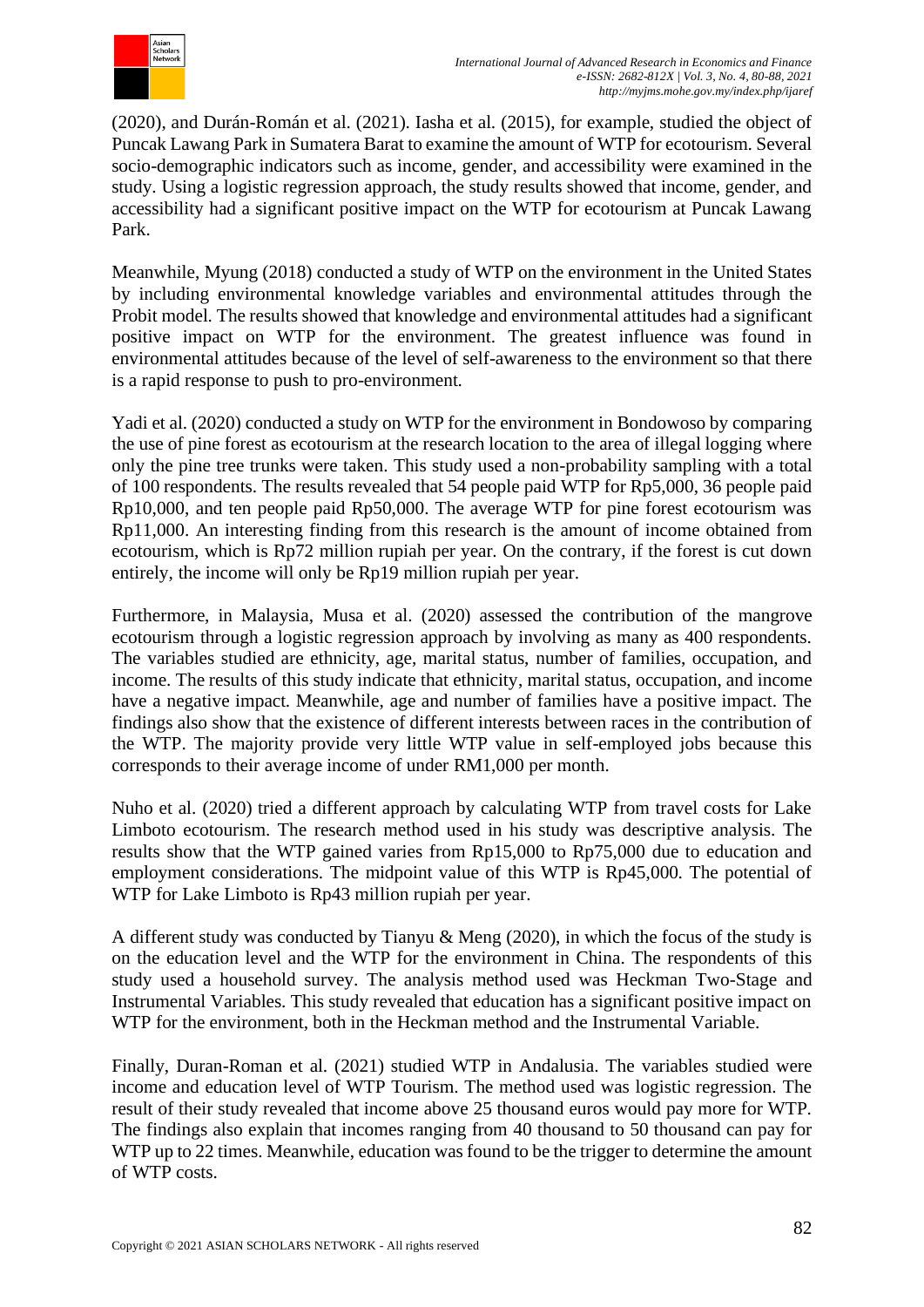

The WTP approach has been widely used to calculate the value of specific tourism destinations. The value of WTP is not the primary goal, but it is worth exploring whether the respondents appreciate the sustainability of tourism forests by giving a particular value. Based on these considerations, the WTP approach will be used in this study.

# **3. Methodology**

The object of this study is the TPMI situated in Aceh Besar. This study employed a crosssectional research design. The data were collected using the questionnaire method. The sample was taken from the population, but the users of environmental services are unknown. Therefore, an alternative with a hypothetical market approach was used so that the population in this study could be anyone (Callan & Thomas, 2013). The consideration of using the population from Banda Aceh city is seen as the right choice because Banda Aceh is considered capable of providing a more accurate value of environmental services. In addition, the population of Banda Aceh tends to have a higher level of education and income, making them more aware of the importance of the environment. Based on data from the Central Statistics Agency (2021), the number of households in Banda Aceh is 67,032 households. The number of samples is determined by considering representativeness so that the research results are accurate. Tejada & Punzalan (2012) suggest that in order for respondents to be more representative, the sample size must be equal to or less than 5 percent. Therefore, based on this calculation, the number of research samples was 398 respondents.

Cross-sectional data analysis was carried out using a quantitative descriptive approach through econometric methods. The econometric model used was multiple linear regression in semi-log. This model provides an overview of the effect of independent variables on the dependent variables (Gujarati & Porter, 2009). The specifications of this research model are as follows:

$$
WTP = f(INC, EDU, JOB, FS, ENV)
$$
 (1)

The equation (1) is formed in econometrics, so that:

$$
LWTP_i = \beta_1 + \beta_2 INC_i + \beta_3 EDU_i + \beta_4 JOB_i + \beta_5 FS_i + \beta_6 ENV_i + \varepsilon_i
$$
 (2)

L is the natural logarithm, WTP is the willingness to pay based on the Contingent Valuation Method (CVM) approach, INC is income, EDU is education, JOB is work, FS is family member, and ENV is environmental knowledge.  $\beta_1$  is a constant,  $\beta_2 - \beta_6$  is the coefficient of the research variable while  $\varepsilon_i$  is the residual. The expectation of this research is  $\beta_2$  to  $\beta_6 > 0$ . To find these coefficients, the Ordinary Least Square (OLS) estimator technique was used. This estimator aims to minimize variance but requires several assumptions such as normality, heteroscedasticity, and multicollinearity. If this assumption is fulfilled, the research model is the Best Linear Unbiased Estimator (BLUE). Data analysis was performed with statistical software EViews. The assumptions used are normality, heteroscedasticity, and multicollinearity.

## **4. Finding and Discussion**

## *4.1 Descriptive Statistics of Variables*

Descriptive statistics can describe the situation in the distribution of research data. The variables of WTP showed a relatively high and low difference in value, so it is too unequal.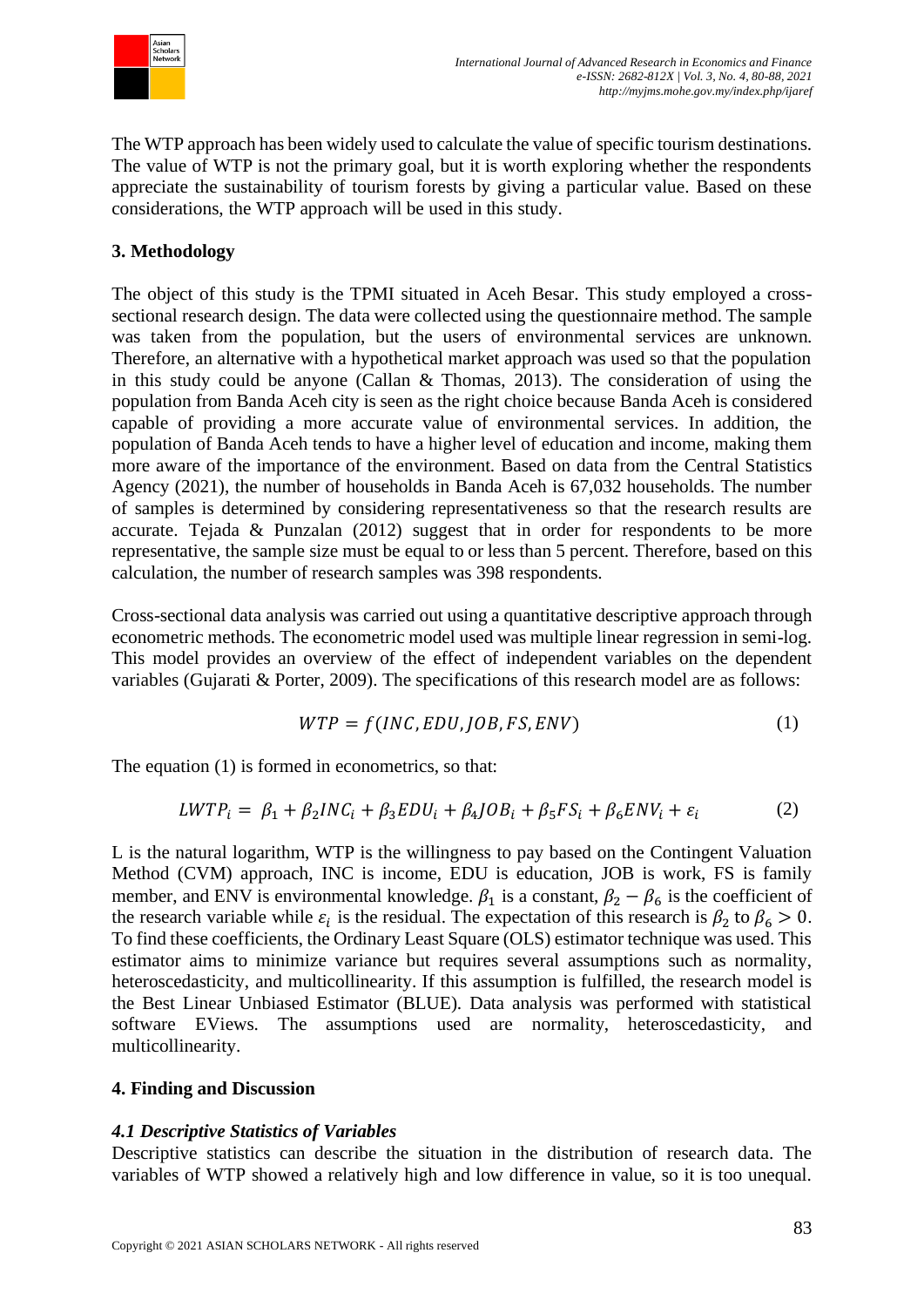

This WTP assessment is relatively unequal, some respondents give a relatively good rating, and many give a poor rating. The same pattern is also shown in income data. Meanwhile, the FS data showed low inequality. The lowest value of WTP is Rp115,004, INC is Rp4.7 million rupiah, EDU was 16.34 years, ENV was 0.86, which is almost close to having environmental knowledge, WS was 0.76, and FS is 3.64 (rounded to 4) family members.

|                    | <b>Table 1: Descriptive Statistics</b> |            |            |                  |       |      |  |
|--------------------|----------------------------------------|------------|------------|------------------|-------|------|--|
|                    | WTP                                    | <b>INC</b> | <b>EDU</b> | ENV              | WS    | FS   |  |
| <b>Mean</b>        | 115,004                                | 4.70       | 16.34      | 0,86             | 0,76  | 3.68 |  |
| <b>Maximu</b><br>m | 375,000                                | 15         | 22         |                  |       | 10   |  |
| <b>Minimum</b>     | 12,500                                 | 0.5        |            | $\left( \right)$ |       |      |  |
| Std. Dev.          | 65,845                                 | 2.70       | l.90       | 0.33             | 0.425 | 1.56 |  |

Source: researcher's calculation

Meanwhile, the maximum value for WTP is Rp375,000, with a minimum value of Rp12,500. The maximum value for INC was Rp15 million rupiah. EDU was 22 years or equivalent to a doctoral degree. In collecting the data, the lowest value for INC was Rp500,000, and EDU was nine years.

## *4.2 Classical Assumption Test*

After presenting descriptive statistics, the next stage is testing the classical assumptions. The estimator used in this study is OLS. The estimator requires several assumptions such as normality, heteroscedasticity, and multicollinearity to obtain the BLUE criteria. The results of testing of these assumptions are explained as follows:

Jarque-Berra was chosen in normality testing. Table 2 shows that the statistical *prob* value of 0.000 is less than 0.05 (5 percent), which means that  $H_0$  is rejected, suggesting that the error term is not normally distributed. According to Asteriou and Hall (2011), samples above 100 are often found not normally distributed. In contrast, samples < 100 require normal distribution. Therefore, in this study, the violation of the normality assumption is not a problem, and the estimation results are still legitimate.

| <b>Table 2: Normality Test Results</b> |             |                    |                |                      |  |  |  |  |  |
|----------------------------------------|-------------|--------------------|----------------|----------------------|--|--|--|--|--|
| <b>Testing</b>                         | <b>Tool</b> | <b>Statistical</b> | <b>P-value</b> | <b>Result</b>        |  |  |  |  |  |
|                                        |             | <b>Value</b>       |                |                      |  |  |  |  |  |
| <b>Normality</b>                       | Jarque-Bera | 204.63             | 0.000          | Heteroscedasticity   |  |  |  |  |  |
| <b>Heteroscedasticity</b>              | Breusch-    | 5.64               | 0.000          | Residuals are not    |  |  |  |  |  |
|                                        | Pagan       |                    |                | normally distributed |  |  |  |  |  |
| <b>Multicollinearity</b>               | VIF         | < 10               |                | No multicollinearity |  |  |  |  |  |

Source: Researcher's calculations

It can be observed in Table 2 that there is no inequality of variance from the residuals of one observation with other observations. This can be seen from the prob value greater than 0.05 in the Breusch-Pagan test, with a prob value of  $0.000 < 5$  percent, suggesting that H<sub>0</sub> is rejected. In other words, the regression model in this study is heteroscedasticity. Should there be a violation, the estimation results can still be used, and they are not biased, although they are inefficient.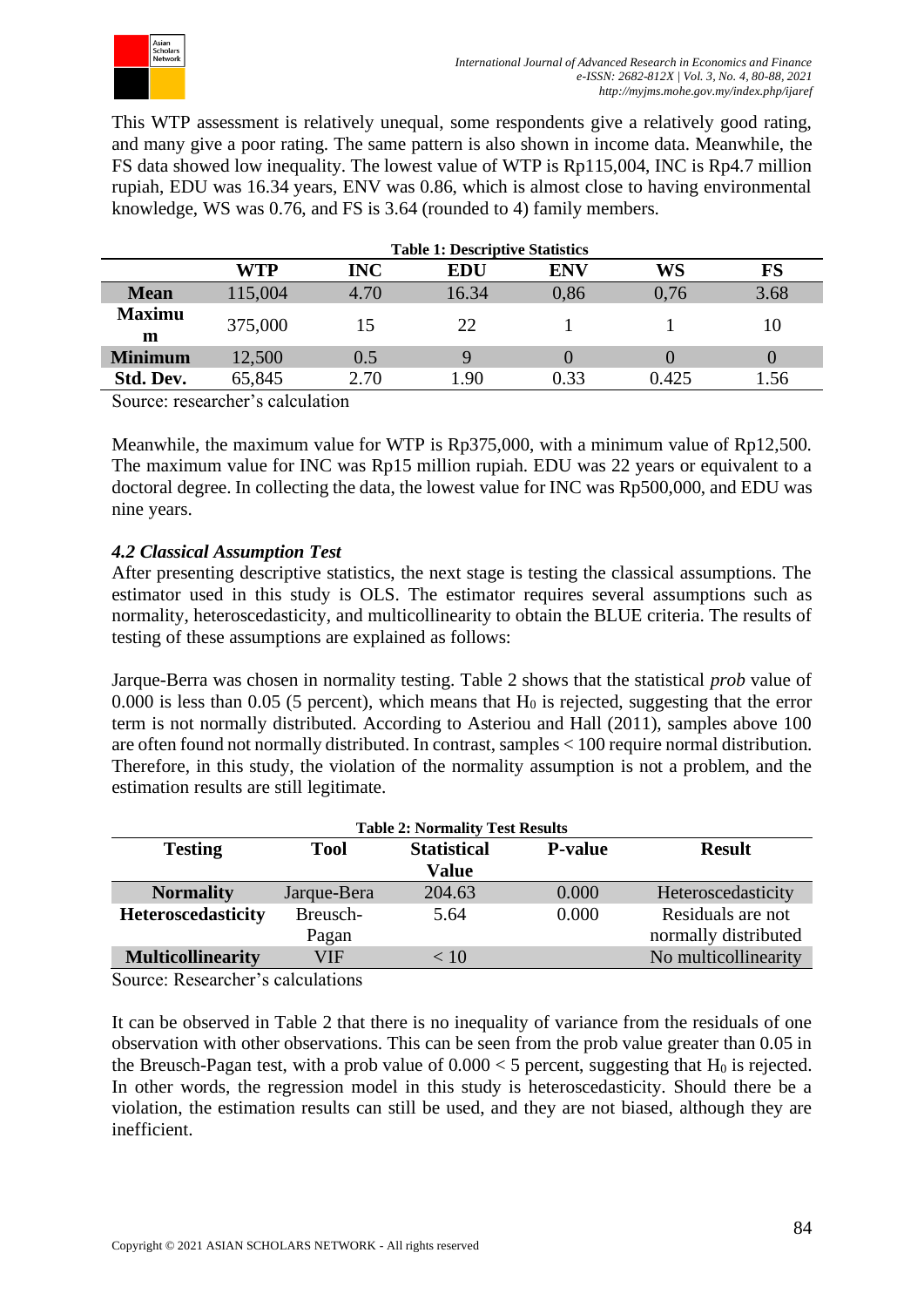

Multicollinearity is conducted by using the VIF value. Table 2 is the result of testing these assumptions whether the regression model does not have multicollinearity problems. If the VIF value in the independent variable is <10, it can be concluded that there is no multicollinearity (H<sup>0</sup> is accepted) between the independent variables in the regression model. As shown in the table, all independent variables are below the value of 10, so it can be concluded that there is no multicollinearity.

## *4.3 Regression Estimation Results of WTP for Tahura TPMI Ecotourism*

Before proceeding to the analysis stage, the researcher must estimate each variable towards WTP Ecotourism at TPMII Tahura. These variables are income (INC), education (EDU), employment status (WS), knowledge of the environment (ENV), and the number of families (FS).

The estimation of the equations in Table 3 is carried out using a semi-log model so that the estimation results are more in line with the model. As a result, the estimation results cannot be interpreted directly. Therefore, the result must be re-transformed so that it can be interpreted easily. The estimation results in the transformation are provided in the last column of Table 3.

| Table 3: Estimation Results of WTP for Tahura TPMI Ecotourism |                    |                  |         |             |            |  |  |
|---------------------------------------------------------------|--------------------|------------------|---------|-------------|------------|--|--|
| <b>Variable</b>                                               | <b>Coefficient</b> | <b>Std error</b> | t-stat  | <b>Prob</b> | Exp(coef.) |  |  |
| <b>INC</b>                                                    | $0.151***$         | 0.004            | 37.33   | 0.000       | 16.37      |  |  |
| <b>EDU</b>                                                    | $0.008*$           | 0.005            | 1.69    | 0.090       | 0.88       |  |  |
| <b>WS</b>                                                     | $0.081***$         | 0.023            | 3.51    | 0.000       | 8.49       |  |  |
| <b>ENV</b>                                                    | $0.499***$         | 0.030            | 16.43   | 0.000       | 64.77      |  |  |
| <b>FS</b>                                                     | $-0.002$           | 0.005            | $-0.32$ | 0.732       | -          |  |  |
| <b>Constant</b>                                               | $10.156***$        | 0.083            | 121.51  | 0.000       | 25.745     |  |  |
| $= 0.948$<br>$\mathbf R$                                      | <b>DW</b>          | $=2.067$         |         |             |            |  |  |
| $\mathbf{R}^2$<br>$= 0.9000$                                  | $F_{\text{count}}$ | $= 706.31***$    |         |             |            |  |  |
| Adj. $R^2 = 0.8988$                                           | F <sub>Prob</sub>  | $= 0.000$        |         |             |            |  |  |

Source: Researcher's calculations. \*\*\*, \* is 1 percent significance, 10 percent.

The estimation results in Table 3 show that all coefficients are theoretically and statistically significant except for the family size variable. The most considerable effect of the coefficient is ENV of 64.77. This coefficient illustrates that if the respondent knows the environment, the WTP will increase by 64.77 percent, assuming that other variables are *ceteris paribus* (other variables are considered constant). This result is significant that the community's concern for the environment is considerable. It is expected that, through this, environmental sustainability in Aceh can be improved. The results of this study are in line with research conducted by Myung (2018), who demonstrated that knowledge of the environment is related to the current and future impacts. Environmental knowledge also encourages a person to increase selfsensitivity.

The second-largest coefficient is income (INC), with a coefficient of 16.77. This coefficient confirms that an increase in income of Rp1 million rupiah will have an impact on an increase in WTP of 16.37 percent, assuming *ceteris paribus*. People with high incomes are increasingly concerned about environmental sustainability. This result is significant because high-income communities can join efforts to preserve the environment. These findings are in line with studies conducted by Daud (2006), Iasha et al. (2015), and Durán-Román et al. (2021) but different from the research conducted by Musa et al. (2020).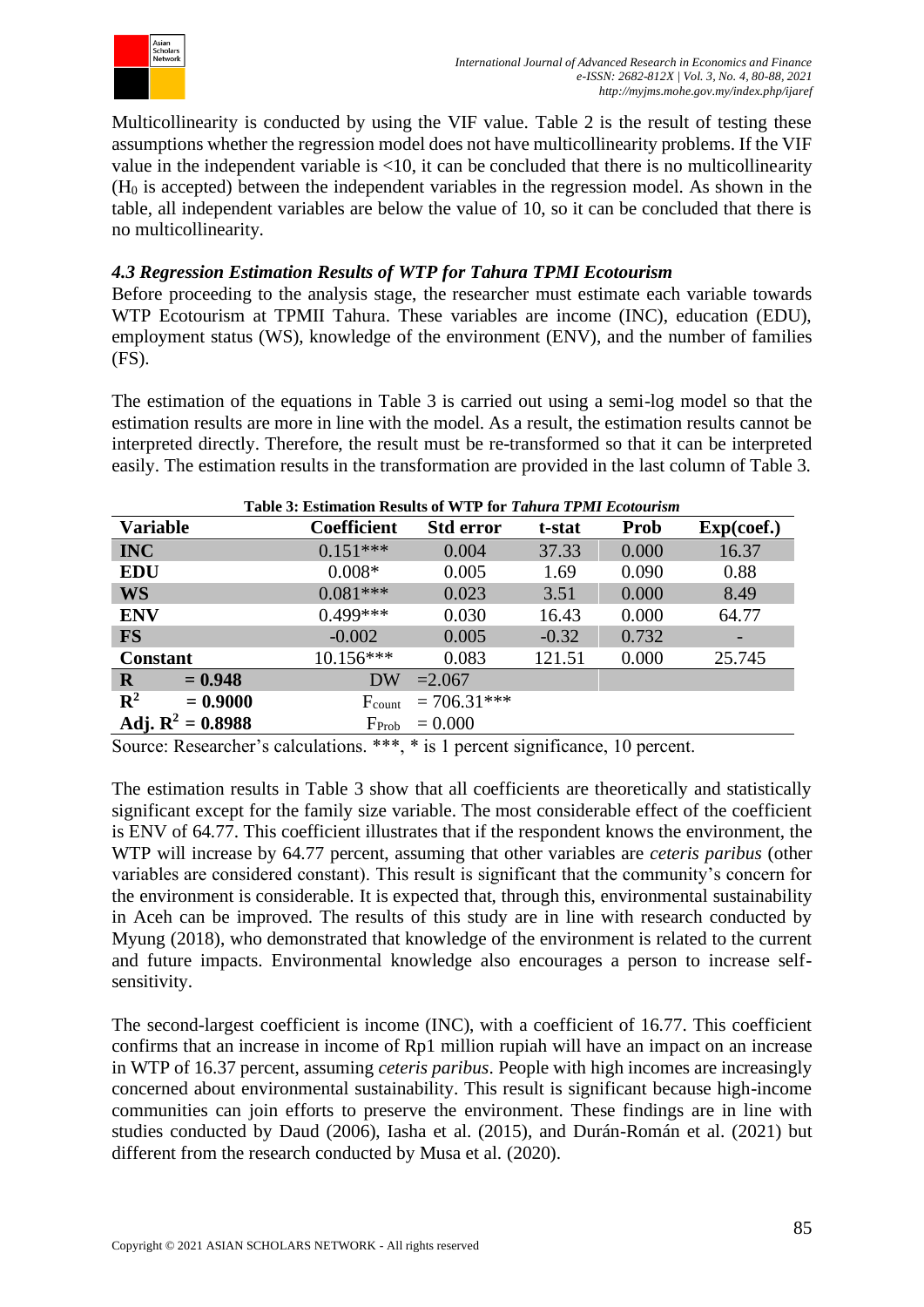

The third-largest coefficient is employment status (WS), with the value of its influence on WTP of 8.49. This coefficient shows that respondents who have a permanent job (dummy  $= 1$ ) influence 8.49 percent on the increase in WTP with the assumption *of ceteris paribus*. This result is in line with the previous two variables. Respondents who know the environment, have income, and are supported by permanent jobs will be more concerned about environmental sustainability because the value of WTP is more excellent. This finding is different from the research conducted by Musa et al. (2020), where work has a negative effect.

Finally, the education coefficient is 0.88, indicating an increase in the education period of 1 year, suggesting that WTP has increased by 0.88 percent with the assumption *of ceteris paribus*. The effect of this coefficient is minimal, indicating that higher education has not been able to influence environmental sustainability. However, the benchmark of understanding will be preserving the environment through educational efforts, which is essential to care more. These findings are different from the study conducted by Daud (2006).

## *4.4 Total Economic Evaluation of Tahura TPMI*

The calculation of economic valuation is the most critical thing in examining the benefits of the object to be studied. Several related data are needed to perform this, such as goods, land, and others. The calculation of the economic valuation of Tahura TPMI can be done by following the pattern done by van Beuking et al. (2003). The study uses the value of the Gunung Leuser National Park. This benchmarking method is best if the object under study has similarities, such as TNGL and Tahura TPMI. According to van Beukering (2003), three categories are used, namely low values, medium values, and high values. Each of these values has a different commodity and is adjusted to the demand price in the market. In total, the economic valuation of GLNP reaches USD57,947,460 dollars multiplied by the GLNP area of 792,675 hectares is USD45 million dollars or Rp643 trillion rupiahs (USD1 = Rp14.000). The value per hectare is USD73,103 dollars or Rp1 billion rupiah. The value per hectare is used as a benchmark and is used for the area of the forest. The total economic value of this forest is USD460 thousand dollars or Rp6.4 trillion rupiah.

### **5. Conclusion**

This study aimed to analyze the impacts of environmental knowledge on WTP for ecotourism and determine the economic value of Tahura TPMI. A total of 398 respondents were used using a hypothetical market approach. The analysis used was multiple linear regression with a semilog form of income, education, occupation, number of families, and environmental knowledge. The study results showed that income, education, occupation, and environmental knowledge positively impacted WTP for Tahura TPMI ecotourism. The impact of this environmental knowledge can help boost the WTP for ecotourism to 64 times. This study also found that the economic value of this object is Rp6.4 trillion rupiah with the TNGL benchmark, where the conditions of Tahura and GLNP have similarities. This research recommends that the preservation of Tahura TPMI should be the primary concern for the government and the community, especially the local community. Efforts to preserve this forest can be made in the form of ecotourism. Ecotourism can help reduce the damage of the forest. The research is limited to a hypothetical market sample, so it is necessary to conduct direct interviews with the community members living near the research location.

## **References**

Badan Pusat Statistik Banda Aceh. (2021). *Kota Banda Aceh Dalam Angka 2021*.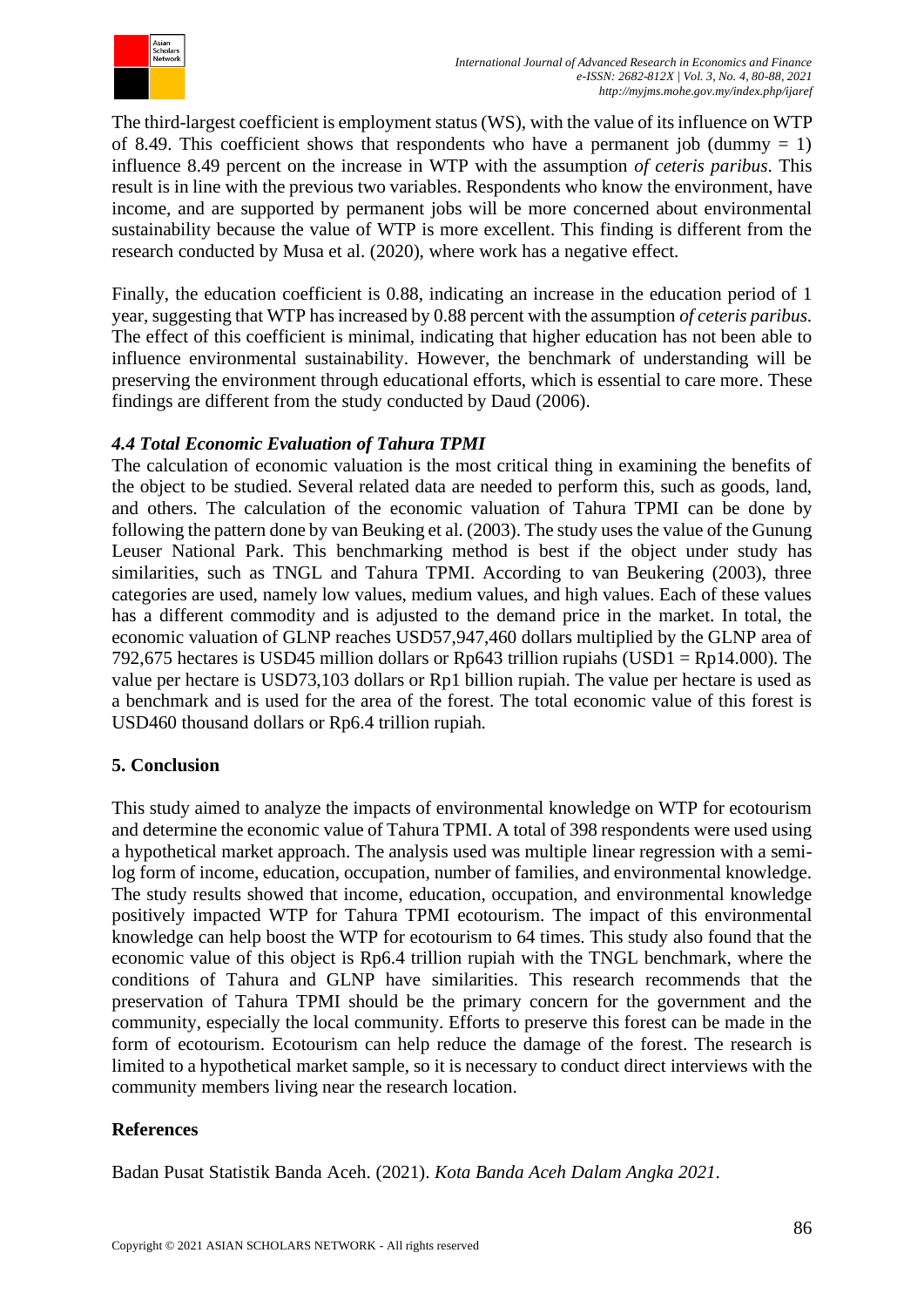

- Callan, S. J. & Thomas, J. M. (2013). *Environmental Economics & Management Theory, Policy, and Applications, 6e.* South-Western Cengage Learning.
- Daud, M. (2006). Prospek Pengembangan Ekowisata Pasca Tsunami di Taman Hutan Raya Pocut Meurah Intan Provinsi Nanggroe Aceh Darussalam. *Thesis*. Institut Pertanian Bogor.
- Damanik, J. & Weber, H. (2006). *Perencanaan Ekowisata Dari Teori ke Aplikasi*. Yogyakarta, PUSPAR UGM dan Andi.
- Durán-Román, J. L., Cárdenas-García, P. J., & Pulido-Fernández, J. I. (2021). Tourists willingness to pay to improve sustainability and experience at destination. *Journal of Destination Marketing and Management*, *19*(January).
- Ekayani, M., Nuva, Yasmin, R., Shaffitri, L. R., Tampubolon, B. I. (2014). Taman Nasional untuk siapa? Tantangan membangun wisata alam berbasis masyarakat di Tanam Nasional Gunung Halimun Salak. *Risalah Kebijakan Pertanian dan Lingkungan, 1 (1)*, pp 46-52
- Fandeli. (2000) *Pengusahaan Ekowisata*. Yogyakarta, Fakultas Kehutanan, UGM.
- Gujarati, D. N. & Porter, D. (2009). *Basic econometrics, fifth edition.* McGraw-Hill.
- Husaman, H. & Hudha, A. M. (2018). Evaluasi implementasi prinsip ekowisata berbasis masyrakat dalam pengelolaan clungcup manggrove consevation sumbermajing wetan, Malang. *Jurnal Pengelolaan Sumberdaya Alam dan Lingkungan*, 8 (1).
- Iasha, A., Yacob, M. R., Kabir, I., & Radam, A. (2015). Estimating Economic Value for Potential Ecotourism Resources in Puncak Lawang Park, Agam District, West Sumatera, Indonesia. *Procedia Environmental Sciences*, *30*, pp 326–331.
- Kiper, T. (2013). *Role of ecotourism in sutainable development.* Turkey: InTech.
- Musa, F. Fozi, N. M., Hamdan, D. D. M. (2020). Coastal communities willinges to pay for manggrove ecotourism in Marudu Bay, Sabah, Malaysia. *Journal of Sustainability Science, and Management, 15*, pp 130-140.
- Myung, E. (2018). Environmental knowledge, attitudes, and willingness to pay for environmentally friendly meetings – An exploratory study. *Journal of Hospitality and Tourism Management*, *36*, pp 85–91.
- Noho, Y., Wijaya, R., Anugrah, K. (2020). Analisis nilai ekonomi pengembangan ekowisata kawasan danau limboto menggunaka travel cost method approach. *ASKSARA Jurnal Ilmu Pendidikan Non Formal* 6, pp 213-222.
- Nurhasanah, H. (2017). .Analisis Willingness to Pay Pengunjung Terhadap Paket Wisata di Wisata Alam Coban Talun Kota Batu. *Thesis*. Universitas Brawijaya.
- Purwanto, S., Saufina, L., & Gunawan, A. (2014). Potency and carring capacity of Bukit kelam Nature Park for ecotourism. *Jurnal Pengelolaan Sumberdaya Alam dan Lingkungan, 4*, 119-125.
- Sadikin, P. N., Mulatsih, S., Pramudya, B., & Arifin, H. S. (2017). Analisis Willingness-To-Pay Pada Ekowisata Taman Nasional Gunung Rinjani. *Jurnal Analisis Kebijakan Kehutanan*, *14*(1), pp 31–46.
- TIES. (2016). *What is ecotourism? The internasional ecotourism society.* [www.ecotourism.org](http://www.ecotourism.org/) diakses tanggal 25 September 2021.
- Tianyu, J., & Meng, L. (2020). Does education increase pro-environmental willingness to pay? Evidence from Chinese household survey. *Journal of Cleaner Production*, *275*, 122713.
- Van Beukering, P. J. H., Cesar, H. S. J., & Janssen, M. A. (2003). Economic valuation of the Leuser National Park on Sumatra, Indonesia. *Ecological Economics, 44*, 43-62.
- Wolff, N. H., Masuda, Y. J., Meijjaardm E., Wells, J. A., & Game E. T. (2018). Impact of tropical deforestation on local temperature and human well-being perceptions. *Global Environtal Change, 52,* 181-189.